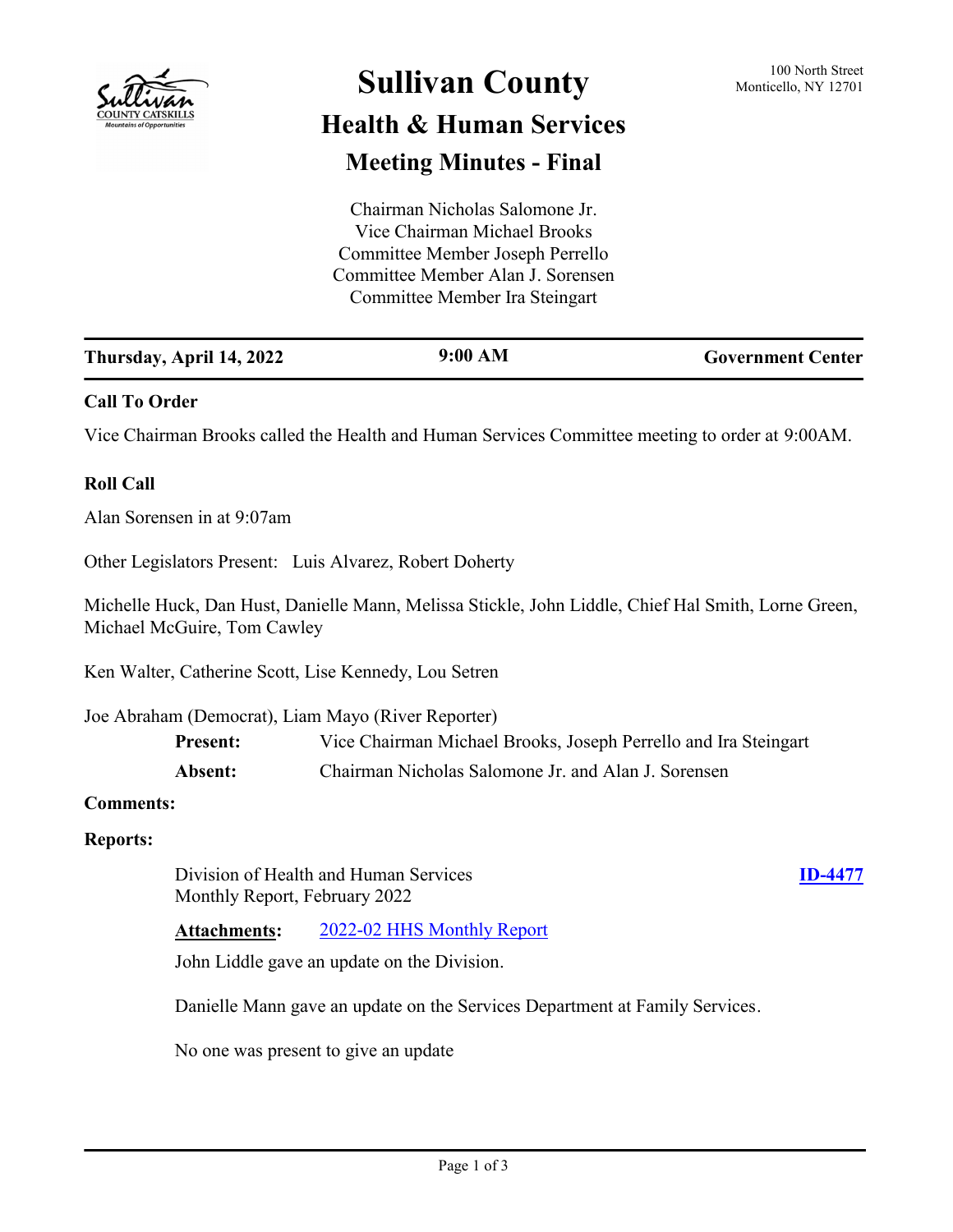#### **Fearless!**

Fearless sent update information to the Legislature via email.

#### **Sullivan 180**

John Liddle gave an update on Sullivan 180 and a grant that they are seeking. Sullivan 180 submitted their update along with flyers via email to the Legislature..

#### **Public Comment**

Ken Walter made a public comment.

Lise Kennedy made a public comment

Catherine Scott made a public comment.

Ira Steingart made a comment at this time.

Joseph Perrello made a comment at this time.

Luis Alvarez made a comment at this time.

Lise Kennedy public comment. **[ID-4526](http://sullivancountyny.legistar.com/gateway.aspx?m=l&id=/matter.aspx?key=1552)**

**Attachments:** [lisepublic comment](http://sullivancountyny.legistar.com/gateway.aspx?M=F&ID=8045ae2d-2523-421e-8eb3-ae2d6b40a420.pdf)

#### **Discussion:**

#### **Resolutions:**

TO AUTHORIZE COUNTY MANAGER TO ENTER INTO AGREEMENT WITH GREATER ADULT NEIGHBORS DBA ARCADIA RESIDENCE FOR THE PERIOD FROM JANUARY 1, 2022 THROUGH DECEMBER 31, 2022 **[ID-4353](http://sullivancountyny.legistar.com/gateway.aspx?m=l&id=/matter.aspx?key=1339)**

This Resolution was carried at Committee.

| <b>Present:</b> | Vice Chairman Michael Brooks, Joseph Perrello, Alan J. Sorensen and |
|-----------------|---------------------------------------------------------------------|
|                 | Ira Steingart                                                       |
| <b>Absent:</b>  | Chairman Nicholas Salomone Jr.                                      |

TO ENTER INTO CONTRACT WITH BERKSHIRE FARM CENTER AND SERVICES FOR YOUTH FOR NON-SECURE DETENTION SERVICES FROM JANUARY 1, 2022 THROUGH DECEMBER 31, 2022. **[ID-4314](http://sullivancountyny.legistar.com/gateway.aspx?m=l&id=/matter.aspx?key=1340)**

This Resolution was carried at Committee.

TO AUTHORIZE THE COUNTY MANAGER TO EXECUTE AGREEMENT BETWEEN DSS AND FEARLESS! HUDSON VALLEY, INC. **[ID-4405](http://sullivancountyny.legistar.com/gateway.aspx?m=l&id=/matter.aspx?key=1431)**

This Resolution was carried at Committee.